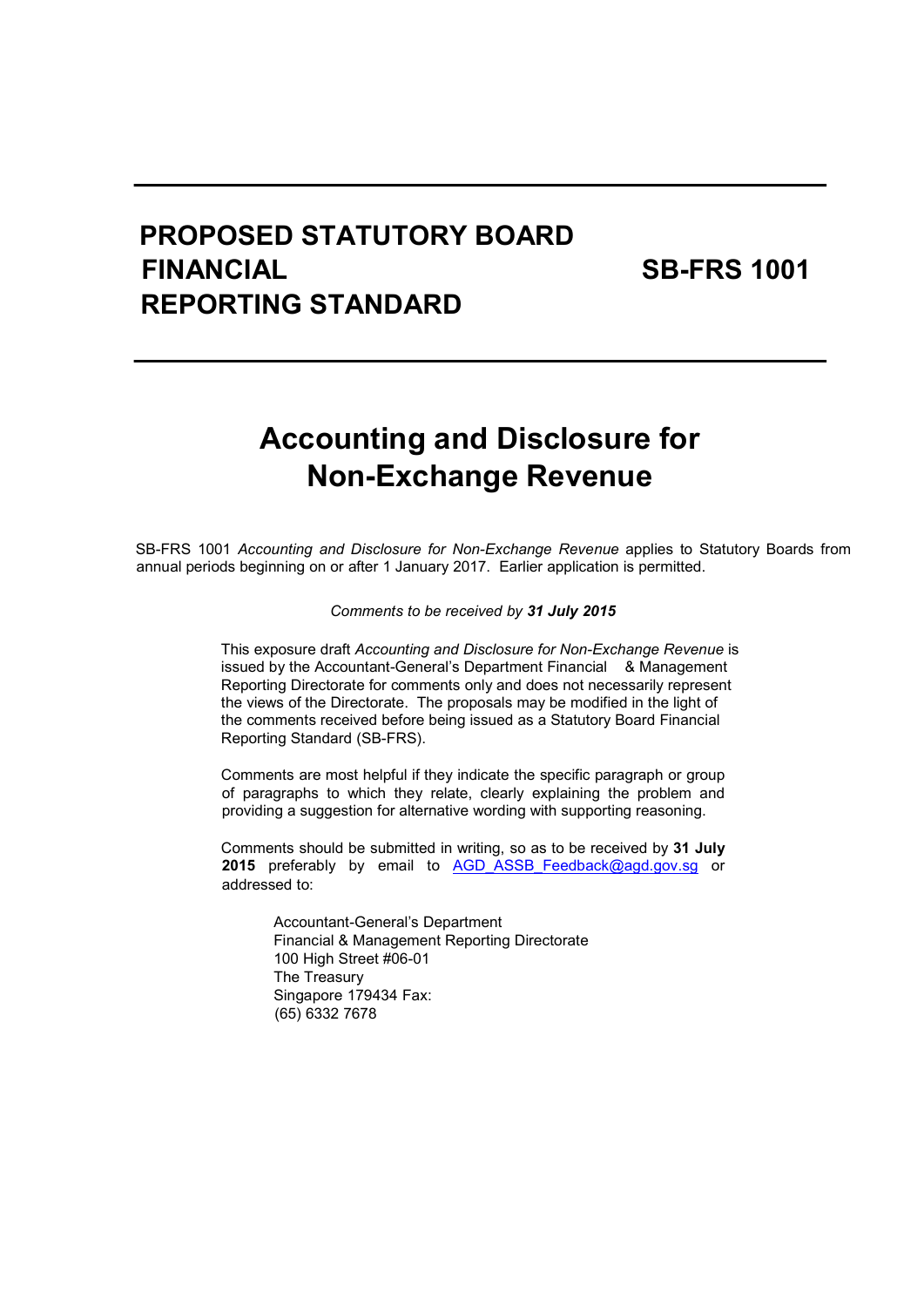# **Contents**

paragraphs

| <b>Statutory Board Financial Reporting Standard</b><br><b>Accounting and Disclosure for Non-Exchange Revenue</b> |          |
|------------------------------------------------------------------------------------------------------------------|----------|
| <b>OBJECTIVE</b>                                                                                                 |          |
| <b>SCOPE</b>                                                                                                     | $2 - 3$  |
| <b>DEFINITIONS</b>                                                                                               | 4        |
| <b>ACCOUNTING FOR NON-EXCHANGE REVENUE</b>                                                                       |          |
| Non-exchange revenue                                                                                             | $5 - 13$ |
| Recognition of non-exchange revenue                                                                              | 14-29    |
| Measurement of non-exchange revenue                                                                              | 30-36    |
| <b>DISCLOSURE FOR NON-EXCHANGE REVENUE</b>                                                                       | $37-39$  |
| <b>EFFECTIVE DATE</b>                                                                                            | 40       |
| <b>ANNEX</b>                                                                                                     |          |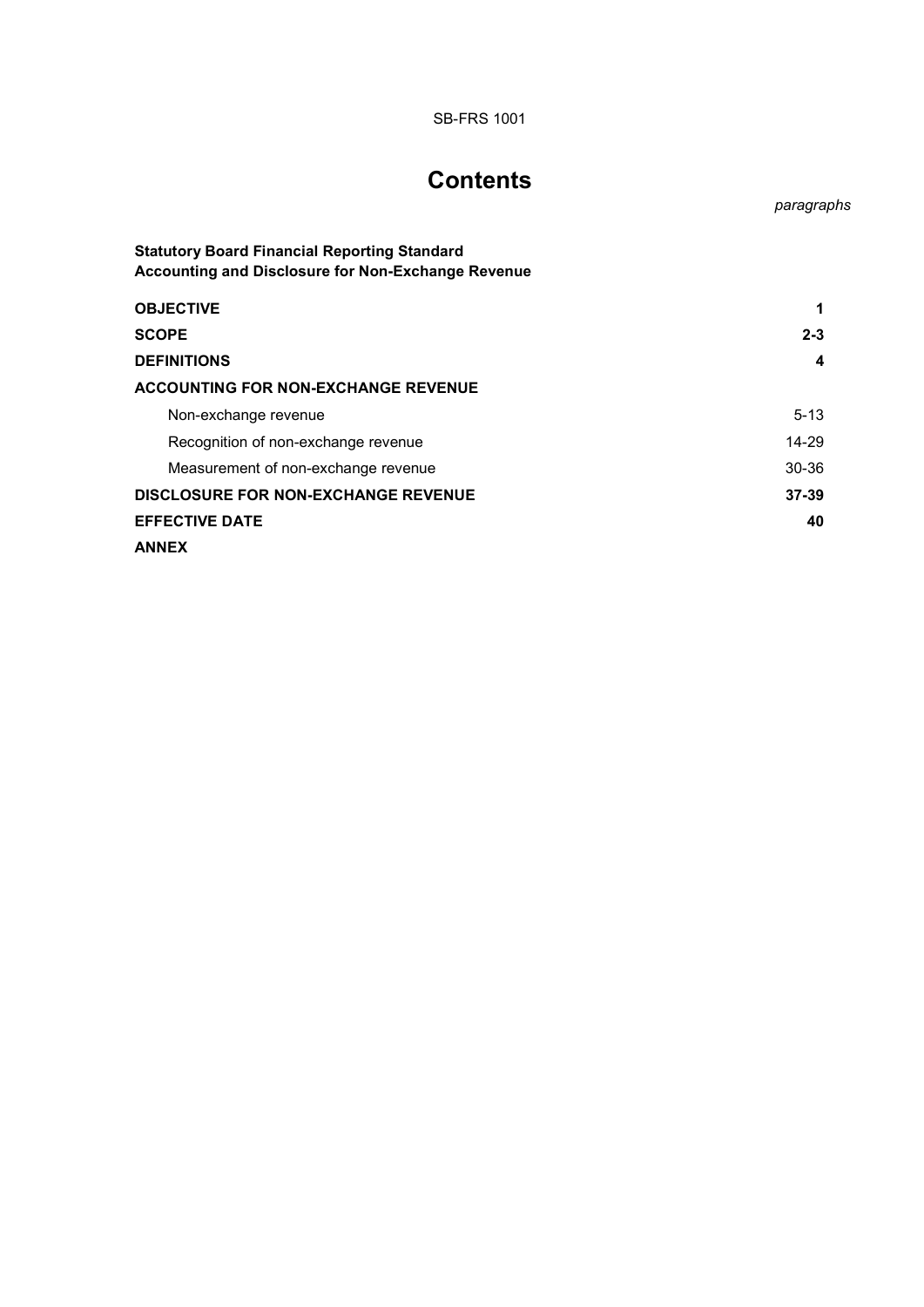Statutory Board Financial Reporting Standard SB-FRS 1001 Accounting and Disclosure for NonExchange Revenue is set out in paragraphs 1-40 and Annex. All the paragraphs have equal authority. Paragraphs in bold type state the main principles. The Standard should be read in the context of its objective, the Preface to Statutory Board Financial Reporting Standards and the Conceptual Framework for Financial Reporting. SB-FRS 8 Accounting Policies, Changes in Accounting Estimates and Errors provide a basis for selecting and applying accounting policies in the absence of explicit guidance.

The principles in SB-FRS 1001 have been adapted from International Public Sector Accounting Standards IPSAS 23 Revenue from Non-Exchange Transaction (Taxes and Transfers).

This SB-FRS includes select text and extracts from the Handbook of International Public Sector Accounting Pronouncements, 2016 Edition, Handbook of International Public Sector Accounting Pronouncements, 2017 Edition, and Handbook of International Public Sector Accounting Pronouncements, 2018 Edition of the International Public Sector Accounting Standards Board, published by IFAC and is used with permission of IFAC.

Use of the SB-FRS does not guarantee or represent compliance with the International Public Sector Accounting Standards. Contact Permissions@ifac.org for permission to reproduce, store or transmit, or to make other similar uses of the Handbook of International Public Sector Accounting Pronouncements, 2016 Edition, Handbook of International Public Sector Accounting Pronouncements, 2017 Edition, and Handbook of International Public Sector Accounting Pronouncements, 2018 Edition or extracts thereof.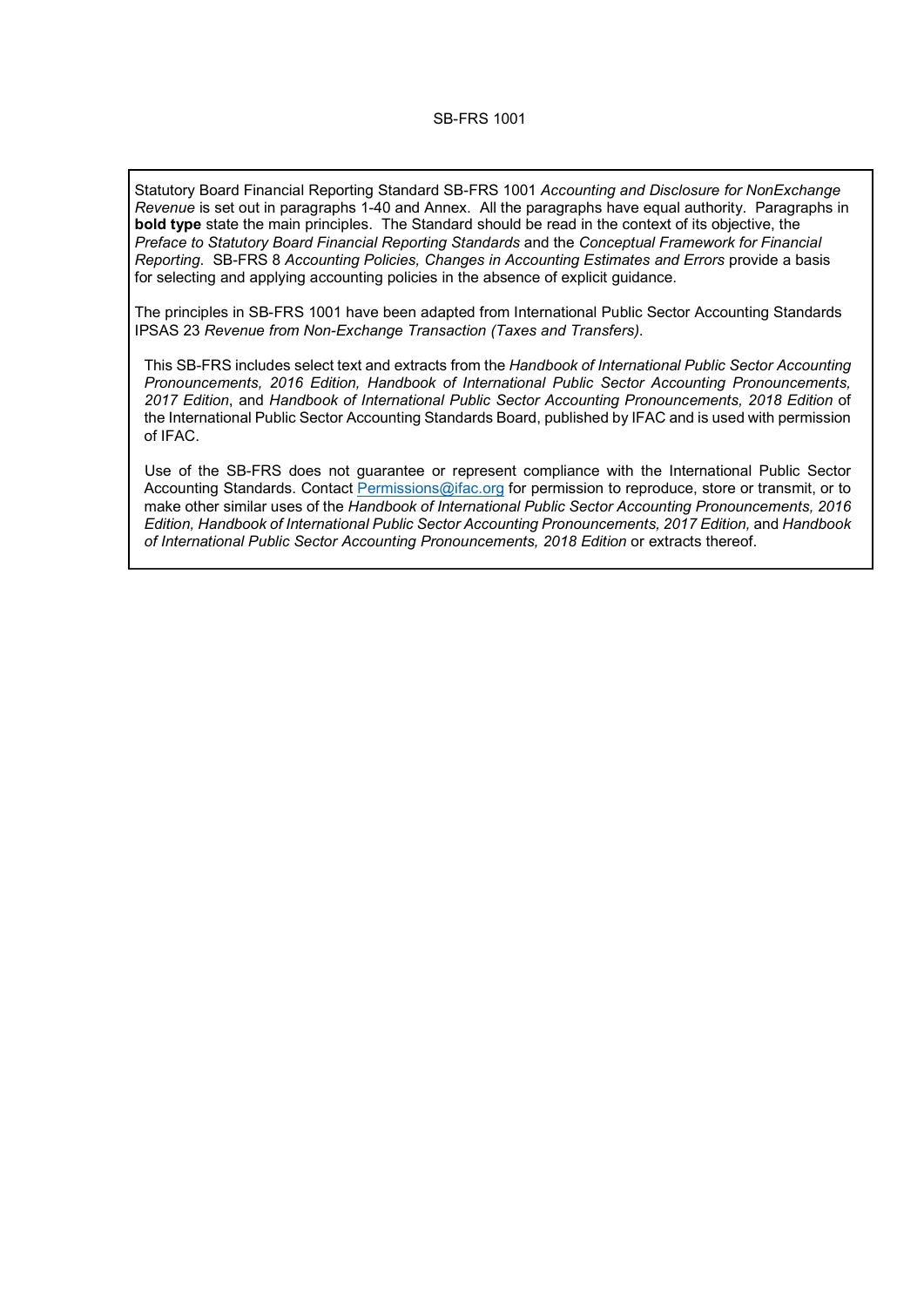# Proposed Statutory Board Financial Reporting Standard (SB-FRS) 1001

# Accounting and Disclosure for Non-Exchange Revenue

### **Objective**

1. The objective of this Standard is to specify the financial reporting requirements for nonexchange revenue received by Statutory Boards (SBs).

## Scope

- 2. This Standard addresses revenue arising from non-exchange transactions, except for Government Grants (see SB-FRS 20 Accounting for Government Grants and Disclosure of Government Assistance, SB-FRS Guidance Note 1 Accounting and Disclosures for Funds, Grants, Accumulated Surplus and Reserves and SB-FRS Guidance Note 3 Accounting and Disclosures for Trust Funds).
- 3. Revenue arising from exchange transactions is addressed in SB-FRS 115 Revenue from Contract with Customers and SB-FRS Guidance Note 7 Accounting for Sponsorships Received.

### **Definitions**

4. The following terms are used in this Standard with the meanings specified:

Conditions on transferred assets are stipulations that specify that the future economic benefits embodied in the asset is required to be consumed by the recipient as specified or future economic benefits must be returned to the transferor.

Control of an asset arises when the entity can use or otherwise benefit from the asset in pursuit of its objectives, and can exclude or otherwise regulate the access of others to that benefit.

Restrictions on transferred assets are stipulations that limit or direct the purposes for which a transferred asset may be used, but do not specify that future economic benefits is required to be returned to the transferor if not deployed as specified.

Stipulations on transferred assets are terms in laws or regulations, or a binding arrangement, imposed upon the use of a transferred asset by entities external to the SBs.

Terms defined in other SB-FRSs are used in this Standard with the same meaning as in those Standards.

## Accounting for Non-Exchange Revenue

#### Non-Exchange Revenue

5. Revenues received by SBs arise from both exchange and non-exchange transactions. Where there is an exchange of approximately equal value, these are exchange transactions and are addressed in other SB-FRSs, INT SB-FRSs and SB-FRS Guidance Notes.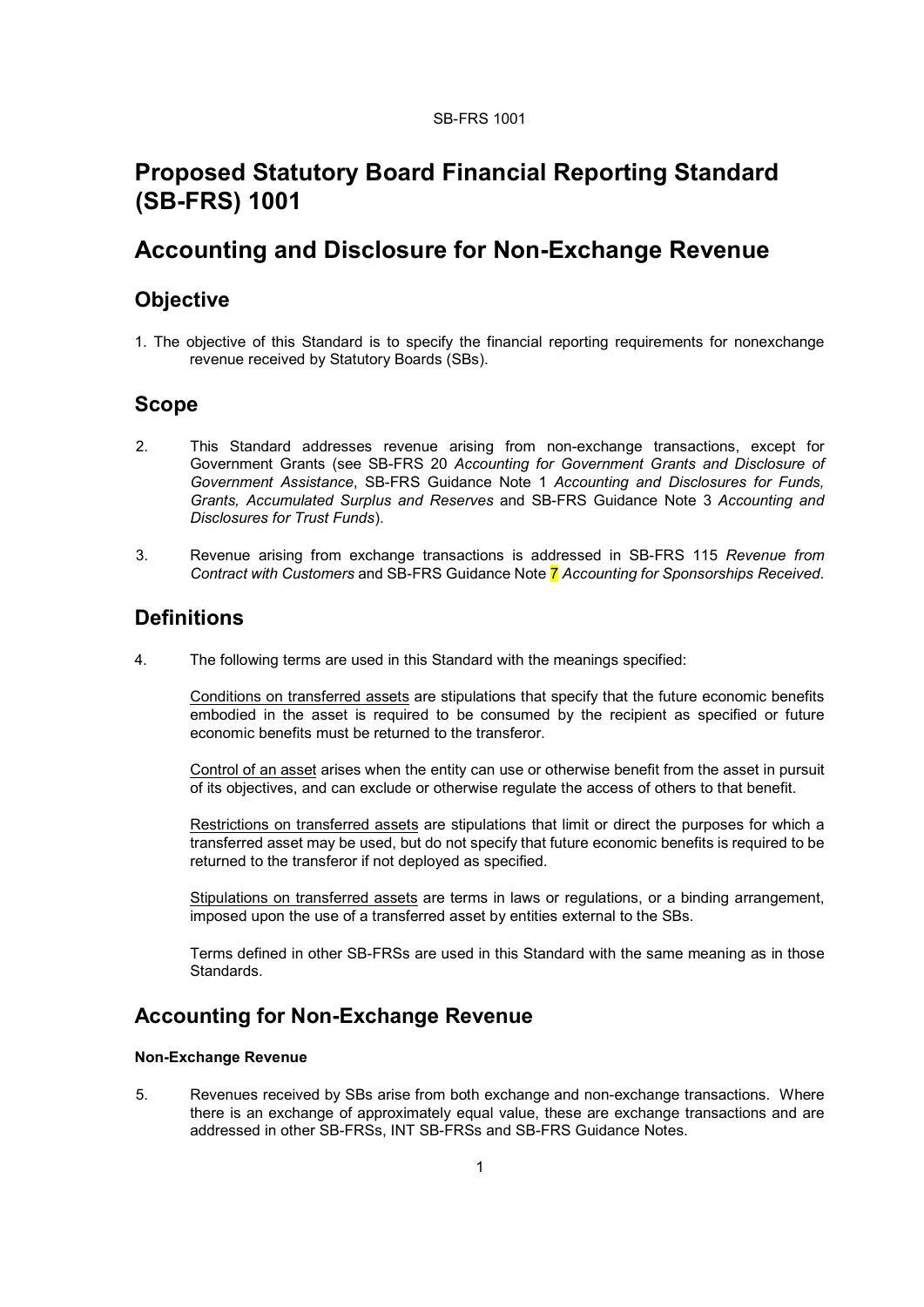- 6. When a SB receives resources and provide no or nominal consideration directly in return, these are clearly non-exchange revenue transactions and are addressed in this Standard. Some examples of non-exchange revenue are taxes, levies, fines and penalties, donations, etc.
- 7. Taxes (such as income tax, property tax) are levied through legislation (i.e. laws and/or regulations). Taxpayers pay taxes because the tax law mandates the payment of those taxes. While the government will provide a variety of public services to taxpayers, it does not do so in consideration for the payment of taxes.
- 8. Levies (such as aviation levy) are imposed on entities in accordance with legislation. These levies may be paid or payable to the SBs.
- 9. Fines and penalties are economic benefits received or receivable by the SBs, as determined by a court of law or other law enforcement body, as a consequence of a breach of laws or regulations.
- 10. Donations arise when a SB receives an asset, including the right to receive cash or other forms of asset without directly providing approximately equal value to the giving party or parties. Donations include transfers of cash and other assets, services and promises to give. The distinguishing characteristic of donations as compared to other forms of non-exchange transactions is that these contributions are voluntary.
- 11. Donations are generally non-reciprocal transfers. However, there may be instances where nominal consideration is provided by the SBs to the donors. For such donations, where the considerations provided to the donors is significantly lower than that of the donations received, such that it results in an unfair exchange transaction, they should be recognised as donations received.
- 12. Taxes, levies, fines and penalties and donations satisfy the definition of non-exchange revenue transaction because the payee transfers resources to the SB, without receiving approximately equal value directly in exchange. In the event where fines and penalties arose from breaches of the terms and conditions of an underlying contract, these fines and penalties are considered exchange revenue because their incurrence are incidental to the contract.
- 13. Sometimes a transactions is a combination of an exchange and a non-exchange transactions. In such an instance, each component is to be recognised separately based on the substance of the transaction. The exchange component is recognised according to the principles and requirements of other SB-FRSs, INT SB-FRSs and SB-FRS Guidance Notes, whereas the nonexchange component is recognised according to the principles and requirements of this Standard. Where it is not possible to distinguish separate exchange and non-exchange components, the transaction is treated as a non-exchange transaction.

#### Recognition of Non-Exchange Revenue

- 14. An inflow of resources from a non-exchange transaction that meets the definition of asset shall be recognised as revenue, except to the extent that a liability is also recognised in respect of that same inflow, when and only when:
	- (a) The SB obtains control of the resources or has an enforceable claim to the resources;
	- (b) It is probable that the economic benefits associated with the asset will flow to the SB; and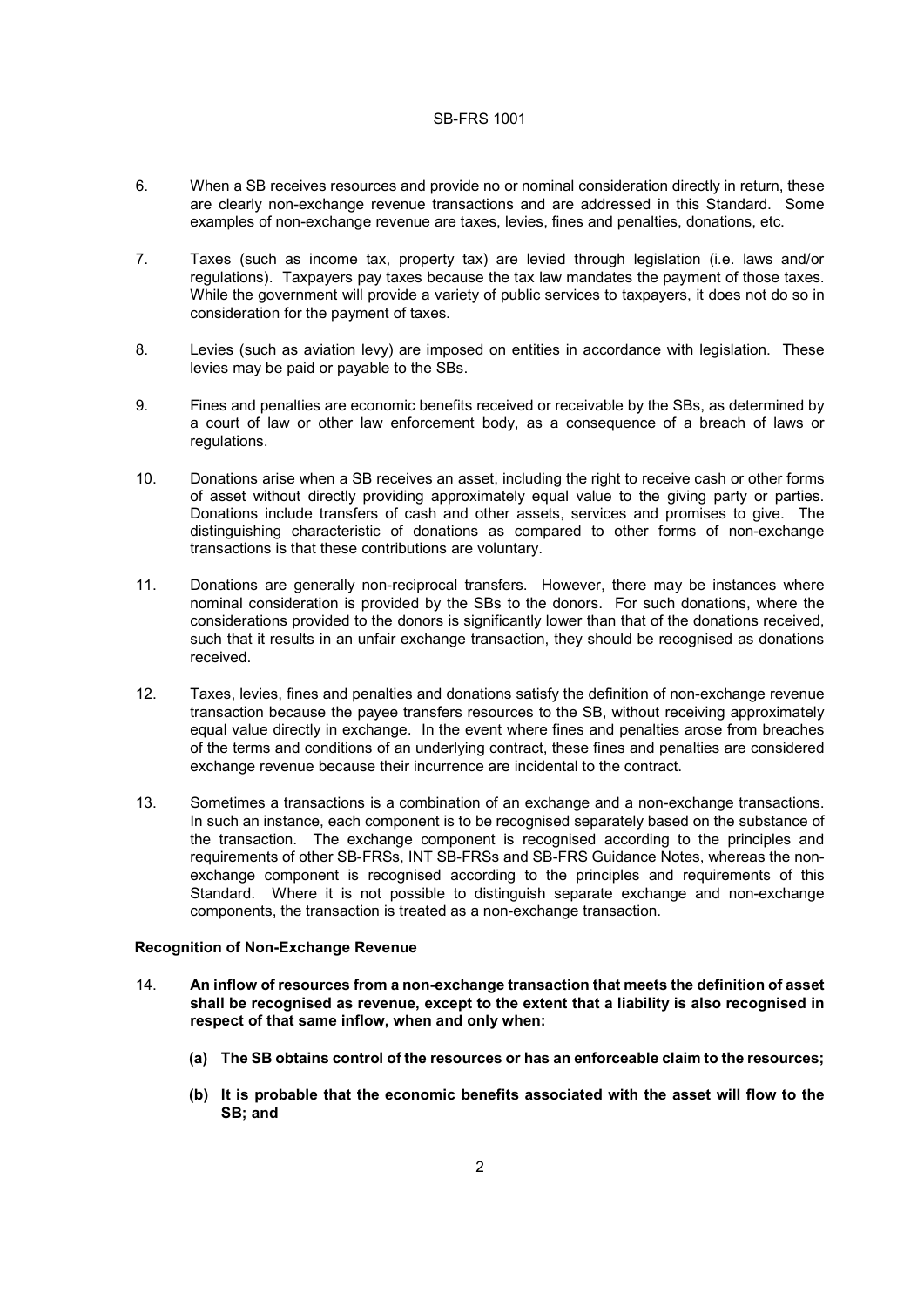- (c) The amount of the resources flowed in can be measured reliably.
- 15. When a present obligation recognised as a liability in respect of an inflow of resources from a non-exchange transaction recognised as an asset has been satisfied, a SB shall reduce the carrying amount of the liability recognised and recognise an amount of revenue equal to that reduction.
- 16. Revenue comprises gross inflows of economic benefits received or receivable by the SB, which represents an increase in net assets / equity, other than increases relating to contributions from owners.
- 17. A SB can recognise an asset when it has an enforceable claim to the resources. For example, promises to give<sup>1</sup> from donor to SBs shall be recognised as donations, only if sufficient evidence in the form of verifiable documentation that a promise was made and received by the SB. An announcement of an intention to transfer resources is not sufficient to identify resources as controlled by the SB.
- 18. Sometimes, the SBs act as an agent of the government for collections of non-exchange revenue. Amounts collected as an agent of the government or another government organisation or other third parties will not give rise to an increase in net assets or revenue of the agent. This is because the agent entity cannot control the use of, or otherwise benefit from, the collected assets in the pursuit of its objectives.

#### Gross Accounting of Revenue and Cost

19. Where an entity incurs some costs in relation to revenue arising from a non-exchange transaction, the revenue is the gross inflow of future economic benefits, and any outflow of resources is recognised as a cost of the transaction.

#### Consideration of Obligations under the Non-Exchange Transaction

- 20. A present obligation is a duty to act or perform in a certain way, and may give rise to a liability in respect of any non-exchange transaction. Present obligations may be imposed by stipulations in laws or regulations or binding arrangements establishing the basis of transfers. They may also arise from the normal operating environment, such as the recognition of advance receipts.
- 21. Stipulations relating to a transferred asset may be either conditions or restrictions. Conditions on a transferred asset give rise to a present obligation on initial recognition, thus resulting in the recognition of a liability until the conditions are fulfilled. However, restrictions on a transferred asset do not impose on the recipient of the asset a present obligation to transfer future economic benefits to third parties when control of the asset is initially gained, thus a liability need not be recognised. Instead, revenue is recognised immediately.
- 22. Advance receipts are amounts received before a non-exchange transaction arrangement becomes binding, thus giving rise to an asset and a present obligation.
- 23. Meeting conditions on a transferred asset may be either within the SB's control or reliant on external factors outside its control. Where meeting such conditions are within the SB's control and there is sufficient evidence that the conditions will be met, then income should be recognised. Where uncertainty exists as to whether the recipient SB can meet conditions within its control, income should not be recognised but deferred as a liability until certainty exists that the conditions imposed can be met.

 $\overline{a}$ 

 $1$  A promise to give is an agreement to donate cash or assets to the SB.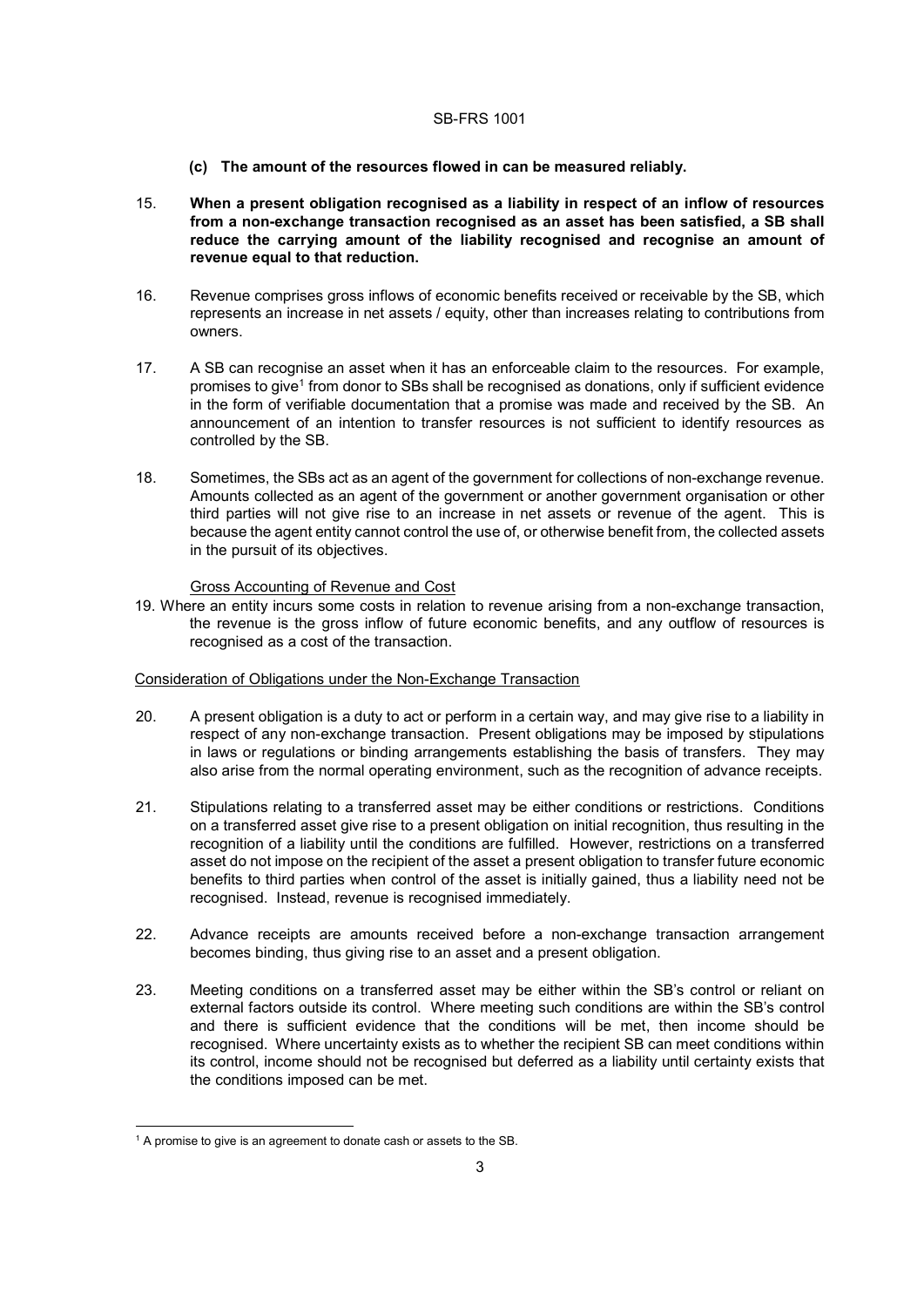- 24. Conditions such as the submission of accounts or certification of expenditure can be seen as simply an administrative requirement as opposed to a condition that might prevent the recognition of income.
- 25. There may be conditions that specify the time period in which the expenditure of resources received can take place. Such a pre-condition for use limits the SB's ability to expend the resources until the time condition is met. For example, the receipt in advance of a donation specified to cover an expenditure that must take place in a future accounting period should be accounted for as a deferred income and recognised as a liability until the accounting period in which the recipient SB is allowed by the condition to expend the resource.
- 26. Where the existence of a condition prevents the recognition of an incoming resource, a contingent asset should be disclosed where it is probable (but not virtually certain) that the condition will be met in the future.
- 27. Recognition of resources received without pre-conditions should not be deferred even if the resources received are in advance of the performance of the activity, if the SB is the party in control of the timing of the activity. In such cases, the SB has entitlement to the resource with the timing of the expenditure being within the discretion of the SB.

#### Recognition of Services Received

- 28. For services received to be recognised as non-exchange revenue, the services must
	- (a) Create or enhance non-financial assets; or
	- (b) Require specialised skills which are usually provided by individuals with the professional competency and would typically need to be purchased if not provided by donation. Examples include professional services by accountants, architects, doctors, engineers, lawyers, etc.
- 29. In accordance with the preceding paragraphs, when a SB recognises an increase in net assets as a result of a non-exchange transaction, it recognises revenue. If it has recognised a liability in respect of the inflow of resources arising from the non-exchange transaction, when the liability is subsequently reduced, because the non-exchange transaction become binding or a condition is satisfied, it recognises revenue. If an inflow of resources satisfies the definition of contributions from owners, it is not recognised as a liability or revenue.

#### Measurement of Non-Exchange Revenue

- 30. An asset acquired through a non-exchange transaction shall initially be measured at its fair value at the date of acquisition.
- 31. The amount recognised as a liability shall be the best estimate of the amount required to settle the present obligation at the reporting date.
- 32. Revenue from non-exchange transactions shall be measured at the amount of the increase in net assets recognised by the SB.
- 33. Fair value is the amount for which an asset could be exchanged, or a liability settled, between knowledgeable, willing parties in an arm's length transaction.
- 34. Revenue in the form of services may be measured by referring to either the fair value of the services received or the fair value of the asset or the asset enhancement resulting from the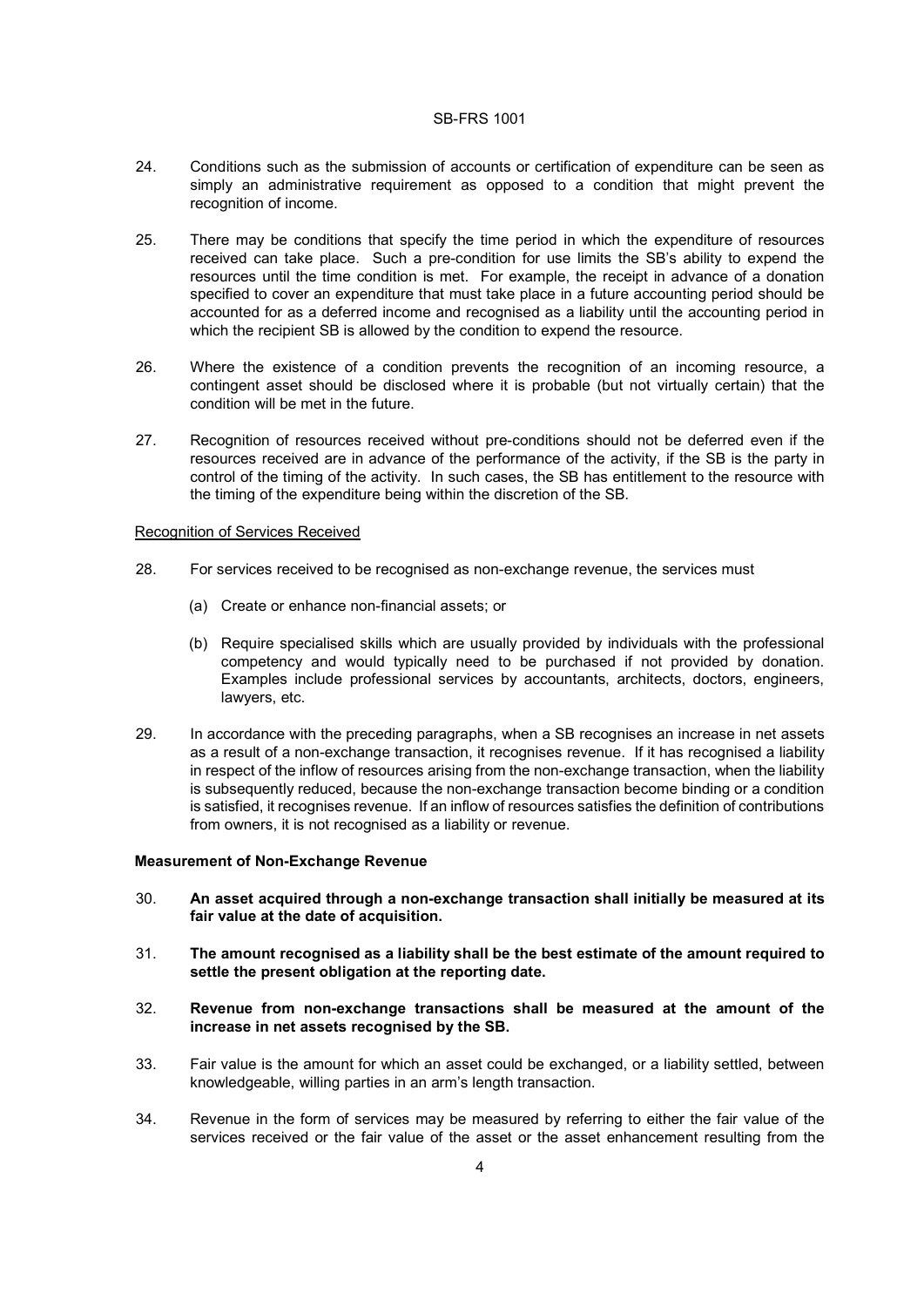services. A possible proxy on the fair value of the services received will be the consideration that would have to be paid by the SB if it had purchased the service.

- 35. When, as a result of a non-exchange transaction, a SB recognises an asset, it also recognises revenue equivalent to the amount of the asset measured in accordance with paragraph 30, unless it is also required to recognise a liability. Where a liability is required to be recognised it will be measured in accordance with the requirements of paragraph 31, and the amount of the increase in net assets, if any, will be recognised as revenue. When a liability is subsequently reduced, because a non-exchange transaction arrangement becoming binding, the amount of the reduction in the liability will be recognised as revenue.
- 36. Annex illustrates the process that a SB undertakes when there is an inflow of resources to determine whether revenue arises.

### Disclosure for Non-Exchange Revenue

- 37. SBs should provide the following disclosures:
	- i. The accounting policies applied in recognising non-exchange revenue;
	- ii. The amount of non-exchange revenue recognised during the period by major classes;
	- iii. The amount of receivables recognised in respect of non-exchange revenue;
	- iv. Nature of any non-exchange revenue not recognised in the financial statements due to unreliability of the value of the non-exchange revenue;
	- v. Details of any restrictions and conditions imposed on non-exchange revenue; and
	- vi. Valuation basis for non-cash non-exchange revenue.
- 38. For promises to give, the following shall be disclosed.

Unconditional promises to give:

- i. The amount of promises receivable in less than one year, in one to five years, and in more than five years; and
- ii. The amount of allowance for uncollectible promises receivable, if any.

Conditional promises to give:

- i. The total of the amounts promised; and
- ii. A description and amount for each group of promises having similar characteristics, including the nature of the conditions attached.
- 39. Where the recognition of non-exchange revenue is deferred, a reconciliation of deferred revenue at the beginning and end of the year should be provided showing:
	- i. Amount recognised as deferred revenue in current year that increases the deferred revenue balance; and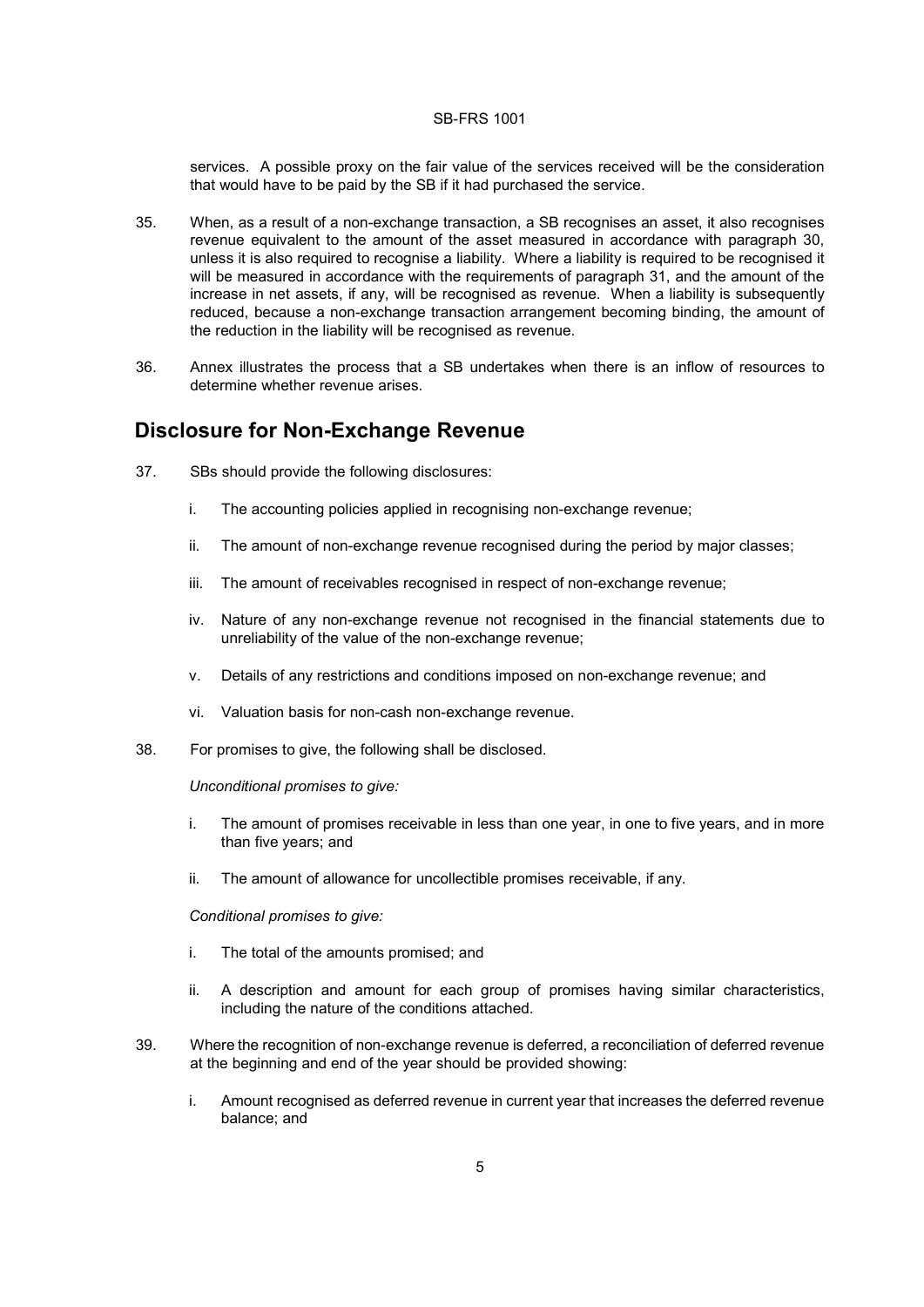ii. Amount recognised as income in current year that decreased the deferred revenue balance.

# Effective Date

40. This Standard is operative for financial statements covering periods beginning on or after 1 January 2017. Earlier application is permitted. If a SB applies this Standard earlier, it shall disclose that fact.

#### Annex

### Illustration of the Analysis of Initial Inflows of Resources

The purpose of this flowchart is to summarise the main recognition requirements of this Standard. The flowchart is illustrative only; it does not take the place of this Standard. It is provided as an aid to interpreting this Standard.